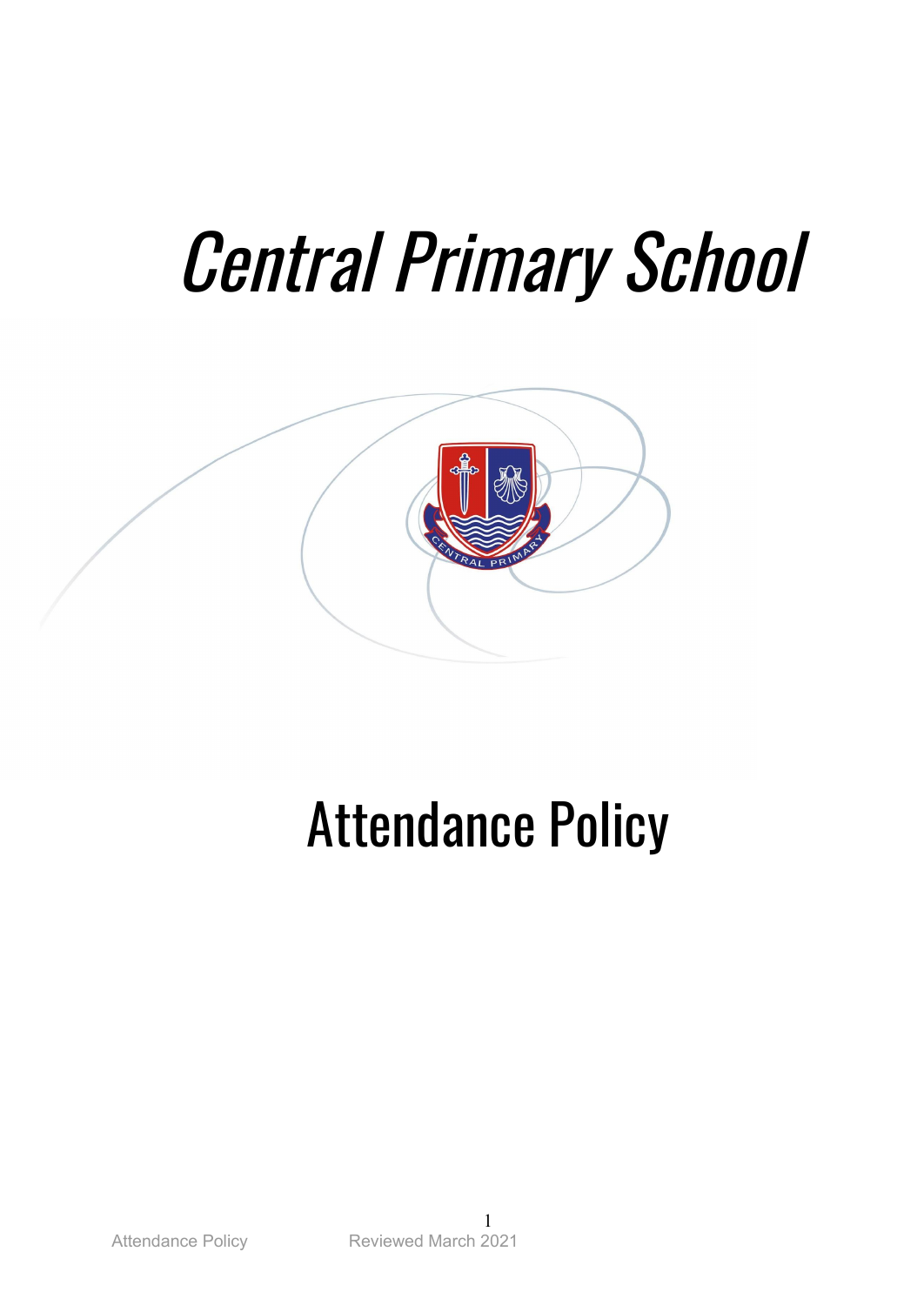#### **Our motto: Children are Central.**

#### **Introduction**

At Central Primary school, we want the whole school community – parents, pupils, staff and governors to be committed to high standards of attendance and punctuality. Good attendance helps the children in this school community to maximise their learning. This attendance policy will support us all to achieve high levels of attendance and punctuality.

As a school, we expect all children on roll to attend every day, when the school is in session, as long as they are fit and healthy enough to do so. We do all we can to encourage the children to attend, and to put in place appropriate procedures. We believe that the most important factor in promoting good attendance is development of positive attitudes towards school. To this end, we strive to make our school a happy and rewarding experience for all children. We will also make the best provision we can for those children who, for whatever reason, are prevented from coming to school.

Under the *Education (Pupil Registration) Regulations 1995* the governing body are responsible for making sure the school keeps an attendance register that records which pupils are present at the start of both the morning and the afternoon sessions of the school day. This register will also indicate whether an absence was authorised or unauthorised.

#### **Definitions**

#### **Authorised absence**

An absence is classified as authorised when a child has been away from school for a legitimate reason and the school has received notification from a parent or guardian. For example, if a child has been unwell and the parent or guardian writes a note or telephones the school to explain the absence.

Only the school can make an absence authorised. Parents or guardians do not have this authority. Consequently, not all absences supported by parents or guardians will be classified as authorised. For example, if a parent takes a child out of school to go shopping during school hours; this is not an authorised absence.

Authorised absences may include;

- Sickness or medical appointments of child (but not the sickness of siblings/ family members)

- Funeral (Close family member only day of funeral is authorised)
- Exceptional circumstances
- Embassy or VISA appointments (Letter/email/text to be provided confirming appointment)

- Absence for non school sport participation or film/theatre participation (detailed information required to authorise and the child has to reach the required attendance level)

#### **Religious observance**

The day/s of religious observance will be authorised for the ceremony and travel time for a one off observance not regular or recurring events. Where necessary, the school will seek advice from the parents' religious body.

#### **Unauthorised absence**

An absence is classified as unauthorised when a child is away from school without the permission of both the school and a parent or guardian.

Therefore, the absence is unauthorised if a child is away from school without good reason, even with the support of a parent or quardian.

Unauthorised absences may include:

- Absences not properly explained
- Shopping trips
- -Parents/carers keeping children at home unnecessarily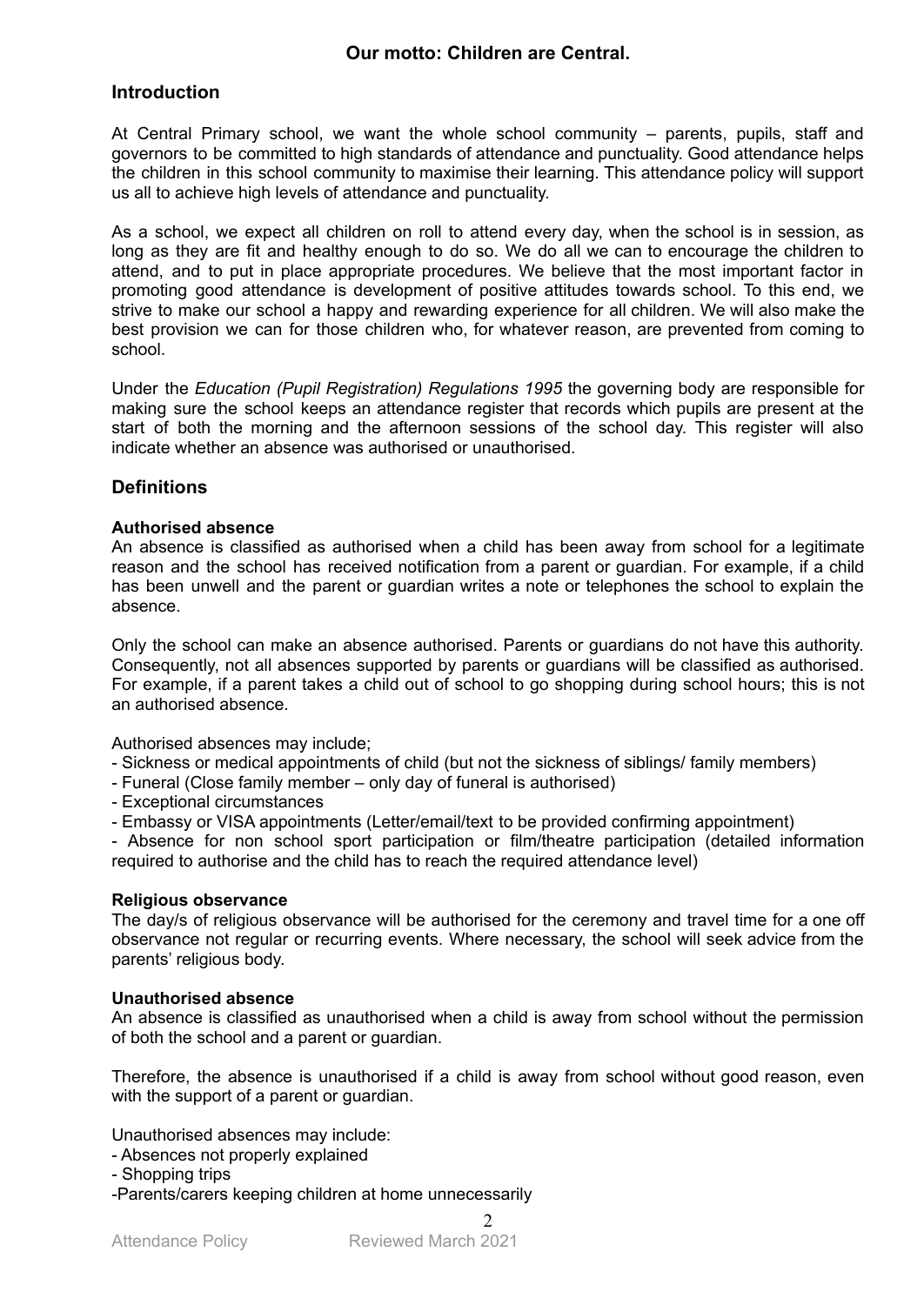- Looking after family members who are unwell
- Birthdays
- Death of a pet
- Truancy before or during the school day
- Day trips and holidays which have not been agreed

#### **Holidays in term time**

There is no automatic entitlement in law to time off in school time to go on holiday.

All applications (Appendix A) for leave must be made in advance. The school will consider the circumstances of each application individually, including the previous pattern of term time leave.

The school will not authorise leave during term time under the following circumstances: - When a pupils attendance record already falls as persistent absence as defined by the DfE If the child is 4 years old.

The school may refer to the attendance officer if appropriate.

#### **Persistent absence (PA)**

A pupil becomes a 'persistent absentee' when they miss 10% or more of schooling across the year for whatever reason. Absence at this level is doing considerable damage to the child's education and we need the parent's fullest support and co-operation to tackle this.

We monitor all absence and the reasons given thoroughly. Any case that is seen to have reached PA mark or at the risk of moving towards that mark is given priority and we will inform the parents/carers immediately.

PA pupils are tracked and monitored carefully we also combine this with academic tracking where absence affects attainment.

#### **Female Genital Mutalation (FGM)**

FGM is an illegal practice in the UK and if it is suspected that a female pupil is absent for this purpose, then the Headteacher will use direct questionning to ascertain whether 'cutting' of the girl will be undertaken during this time. The Headteacher will then take this information from this meeting and to refer to the police, if appropriate. School will also refer to the Child Protection Policy.

#### **Children missing from Education (CMiE)**

All children, regardless of their circumstances, are entitled to a full time education which is suitable to their age, ability aptitude and any special education needs they may have. Local authorities have a duty to establish, as far as it is possible to do so, the identity of children of compulsory school age who are missing education in their area.

*The school will always ensure that it follows it's Child Protection in ensuring that all children are safe.*

#### **Requests for leave of absence**

We believe that children need to be in school for all sessions, so that they can make the most progress possible. However, we do understand that there are circumstances where a parent or guardian may legitimately request leave of absence for a child. We expect parents or guardians to contact the school at least three weeks in advance in writing. A request form is available on the school's website. The Head Teacher and/or County Attendance Officer will make contact with parents/carers to discuss the request.

#### **Long-term absence**

When children have an illness that means they will be away from school for over five days, the school will do all it can to send material home, so that they can keep up with their school work.

If the absence is likely to continue for an extended period, or be a repetitive absence, the school will contact the support services, so that arrangements can be made for the child to be given some tuition outside school.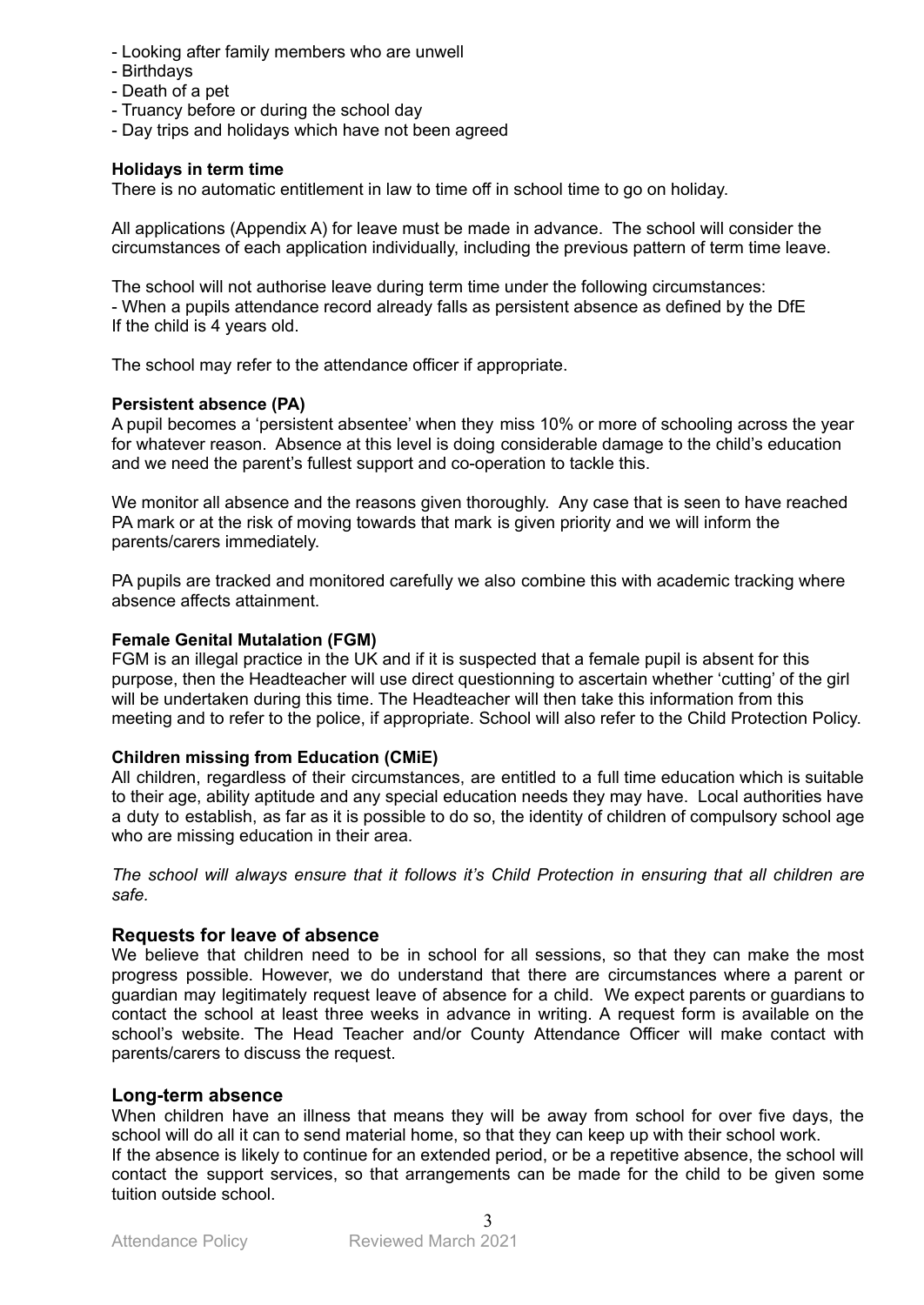#### **Repeated unauthorised absences**

The school will contact the parent or guardian of any child who has an unauthorised absence. If a child has a repeated number of unauthorised absences, the parents or guardians will be asked to visit the school and discuss the problem. If the situation does not improve, the school will then contact the LA attendance support services, who will visit the home and seek to ensure that the parents or guardians understand the seriousness of the situation.

The governors, supported by the LA, reserve the right to consider taking legal action against any parents or guardians who repeatedly fail to accept their responsibility for sending their children to school on a regular basis.

#### **Fixed Penalty Notices**

Central Primary School will use fixed penalty notices for unauthorised absences, which are issued by the Hertfordshire County Council, if the unauthorised absences exceed 15 sessions (each morning or afternoon is counted as one session, so there are two sessions per calendar day).

The Penalty notice will be issued via the Local Authority on the advice and discretion of the Head Teacher.

The Fixed Penalty Fine will be £60 if paid within 21 days. This will rise to £120 if paid after 21 days but within 28 days. If the penalty is not paid the LA may prosecute.

The Education Welfare Team sees Fixed Penalty Notices as an effective part of Central Primary School's drive to improve attendance and reduce unauthorised absences.

Fixed Penalty Notices are supported by both Hertfordshire County Council and the Department for Children, Schools and Families.

#### **Attendance targets**

The school sets attendance targets each year. These are agreed by the senior staff and governors at the annual target-setting meeting. The attendance targets are then agreed with the LEA link inspector as well. The targets are challenging yet realistic, and based on attendance figures achieved in previous years. The school considers carefully the attendance figures for other similar schools when setting its own targets.

#### **Lateness**

Poor puntuality is unacceptable. If a child misses the start of the school day they can miss the input of a lesson, instructions about work, group or 1:1 work as well as disrupting the lessons for the other children. Good time keeping is a vital skill which will help our children s they progress through their school life and out into the wider world.

- Any pupil arriving after 8:50am is considered to be late to school and they must report to the school office on arrival with a responsible adult giving a reason for their lack of punctuality. All incidents of lateness will be recorded in the school's late book and this is monitored on a weekly basis.

- Any pupil arriving after 9:15am will be recorded in the school's late log. This is to record pupils arriving after registration has closed. These will serve as records for why a child has arrive late to school and these are monitored in line with the school's safeguarding policies

#### **Equality**

In accordance with the Equality Act 2010 we seek to;

a) **eliminate discrimination**, harassment, victimisation and any other conduct that is prohibited by or under the act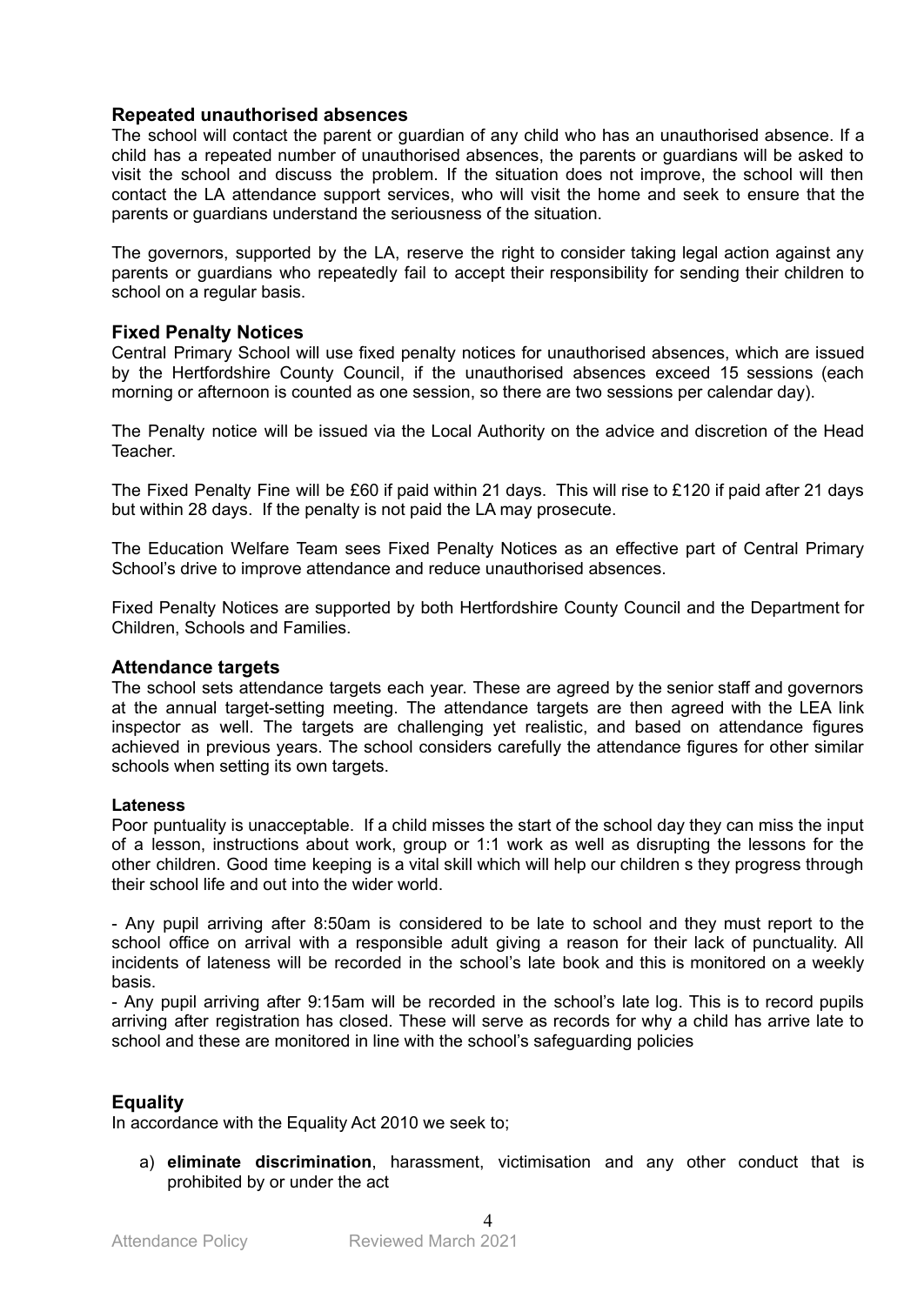- b) **advance equality of opportunity** between persons who share a relevant protected characteristic and persons who do not share it
- c) **foster good relations** between persons who share a relevant protected characteristic and persons who do not share it

Our Attendance Policy aims to promote the positive attendance of all pupils to school in accordance with the Equality Act 2010.

#### **Monitoring and review**

- It is the responsibility of the governors to monitor overall attendance, and they will request an annual report from the Head Teacher. The governing body also has the responsibility for this policy, and for seeing that it is carried out. The governors will therefore examine closely the information provided to them, and will seek to ensure that our attendance figures are as high as they should be.
- The school will keep accurate attendance records on file for a minimum period of three years.
- Class teachers will be responsible for monitoring attendance in their class and for following up absences in the appropriate way. If there is concern about a child's absence, class teachers will contact the school office immediately. If there is a longer-term general worry about the attendance of a particular child, this will be reported to the headteacher, who will contact the parents or guardian.

All school staff are committed to working with parents/carers and pupils as to the best way to ensure a high level of attendance as possible and that every child's welfare and life opportunities are promoted. Equally, parents.carers have a duty to make sure that their children attend school.

This policy will be reviewed by the governing body every two years, or earlier if considered necessary.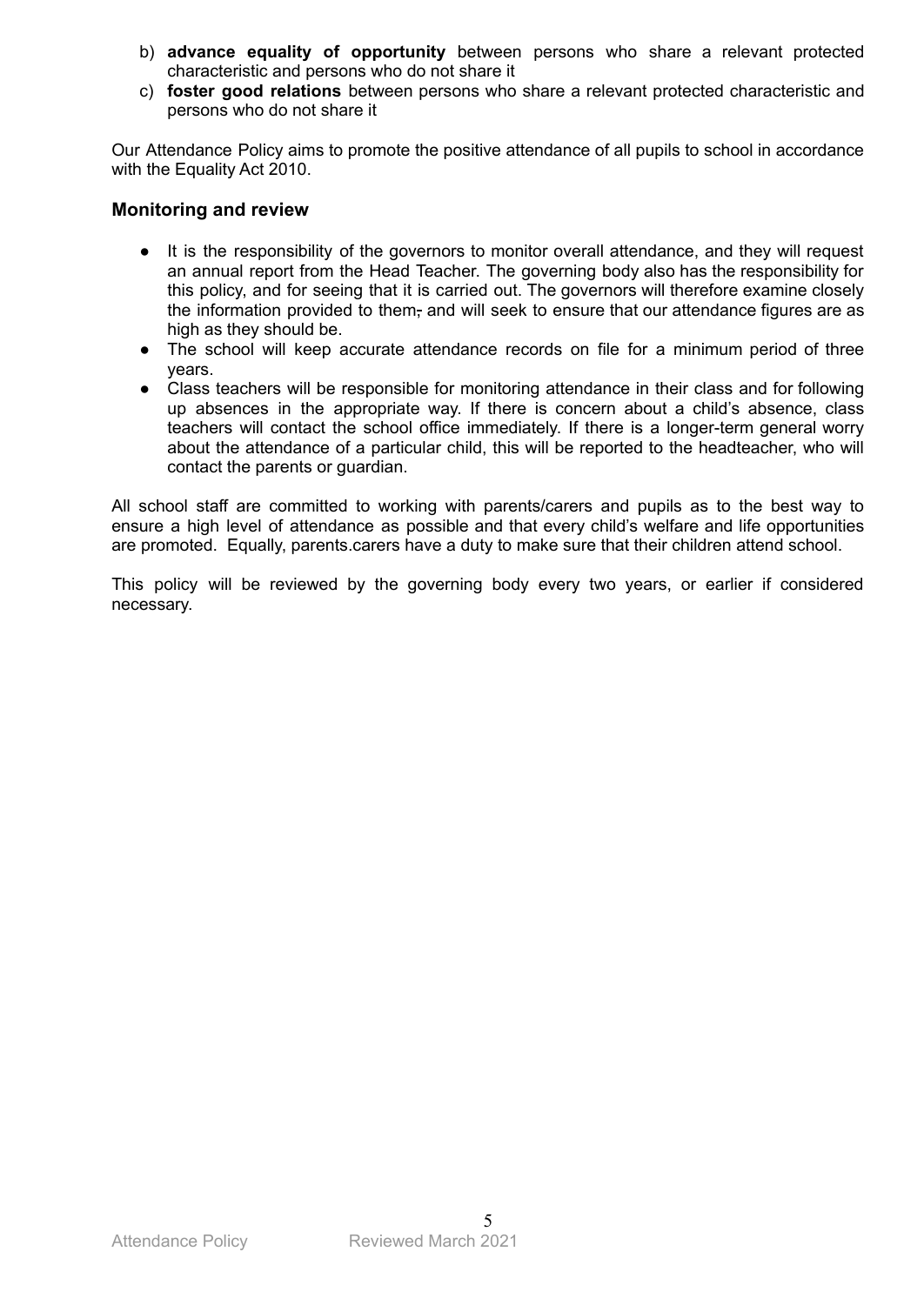### CENTRAL PRIMARY SCHOOL

#### **REQUEST FOR AUTHORISED ABSENCE FROM SCHOOL DUE TO EXCEPTIONAL CIRCUMSTANCES**

**You are reminded that we strongly discourage families from withdrawing their children from school or taking their holidays during term time as it is disruptive to the children's education.**

I would like to apply for an authorized absence from school for the children named below:

| <b>Children's Names</b>                                                       | <b>Class</b> |
|-------------------------------------------------------------------------------|--------------|
|                                                                               |              |
|                                                                               |              |
|                                                                               |              |
|                                                                               |              |
|                                                                               |              |
|                                                                               |              |
|                                                                               |              |
|                                                                               |              |
| The circumstances that require my child/children to be absent from school are |              |
|                                                                               |              |
|                                                                               |              |
|                                                                               |              |
| Date                                                                          |              |
| Please return the form to school as soon as possible.                         |              |
|                                                                               |              |
| OFFICE USE ONLY                                                               | Request No.  |
| 2017/18                                                                       |              |
| Permission for authorized absence is granted.                                 |              |
|                                                                               |              |
|                                                                               |              |
|                                                                               |              |
| Permission for an authorized absence has NOT been granted because:            |              |
|                                                                               |              |
|                                                                               |              |
|                                                                               |              |
|                                                                               |              |
|                                                                               |              |